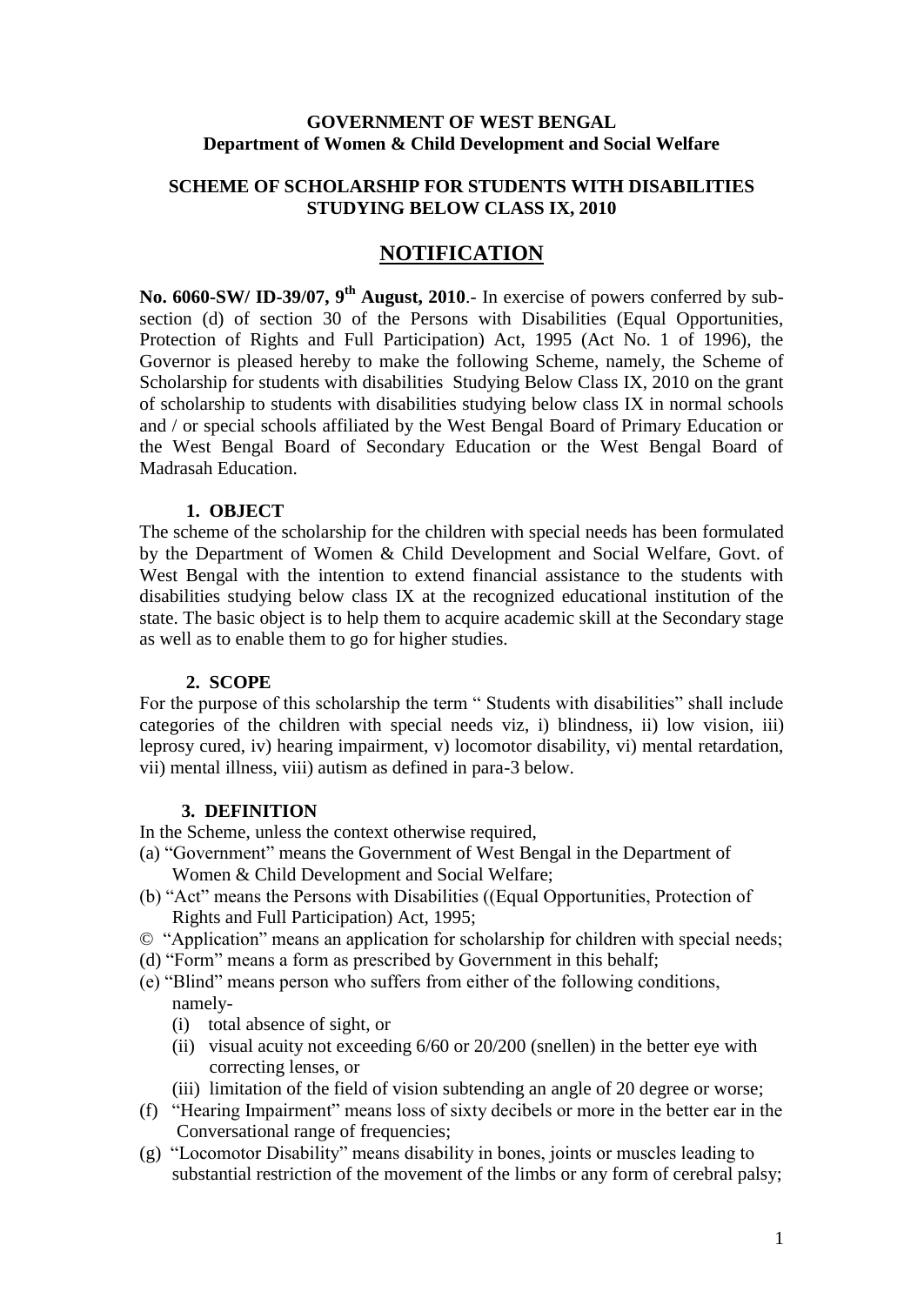- (h) "Leprosy Cured" means any person who has been cured of leprosy but is suffering from:
	- i) loss of sensation in hands or feet as well as loss of sensation and paresis in the eye and in the eye-lid but with no manifest deformity;
	- ii) manifest deformity and paresis but have sufficient mobility in their hands and feet to enable them to engage in normal economic activity;
	- iii) extreme physical deformity as well as advanced age which prevents him from undertaking any gainful occupation;
- (i) "Mental Illness" means any mental disorder other than mental retardation;
- (j) "Mental Retardation" means a condition of arrested or incomplete development of mind of a person which is specially characterized by sub-normality of intelligence;
- (k) "Persons with Low Vision" means a person with impairment of visual functioning even after treatment or standard refractive correction but who uses or is potentially capable of using vision for the planning or execution of a task with appropriate assistive device;
- (l) "Autism" means a condition of uneven skill development primarily affecting the Communication of social abilities of a person marked by repetitive and ritualistic behaviour;
- (m) "Disability Certificate" means a certificate towards disability of 40% and above issued by the Medical Board constituted by the Department;
- (n) "Educable and Trainable Children with Mental Retardation" means children having IQ 20-70.

### **4. ELIGIBILITY CRITERIA**

- (a) Subject to the provision of sub-para (b) below a candidate applying for scholarship under these scheme:-
	- (i) shall be a citizen of India and be resident of West Bengal.
	- (ii) shall be children with special needs as defined in para-3 above.
	- (iii) Shall ordinarily be below 18 years in age which may be relaxed by the Commissioner for Persons with Disabilities, West Bengal or any other authority which may be prescribed in special circumstances.
	- (iv) Shall be studying as a regular student in an institution recognized by the West Bengal Board of Secondary Education or Bodies of similar status or recognized under the Persons with Disabilities (Equal Opportunities, Protection of Rights and Full Participation) Act, 1995.
	- (v) Shall preferably be pre-school students of Anganwadi Centers.
	- (vi) Must not be in receipt of any regular financial help either from the State Government or Government of India. Provided that he / she signs a declaration to forego such facilities availing if sanctioned by the Department of Women & Child Development and Social Welfare.
	- (vii) students with Mental Retardation, Mental Illness and Autism should be educable and trainable.
- (b) the total income of both parents / guardian of the candidate must not exceed Rs.36,000/-(Rupees thirty six thousand) per annum.

### **5. SCALES OF SCHOLARSHIP**

 The rate of various types of scholarship for students with disabilities reading upto Class I-VIII standard will be as under:-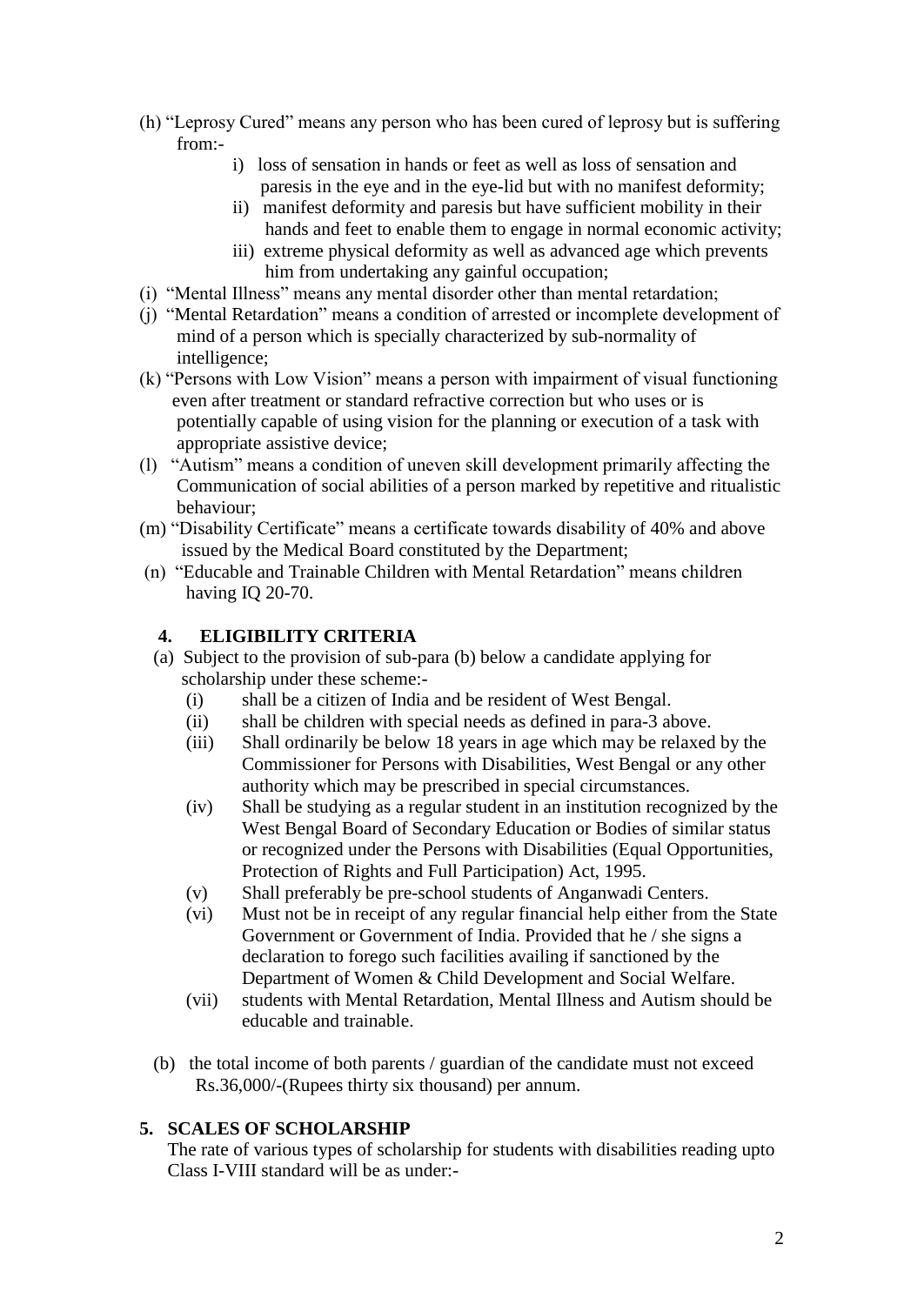- i) in case of each individual student with all categories of disabilities as defined in para-3 above, scholarship should be fixed up at the rate of Rs.300/-per month;
- ii) in case of an educable child with special needs having severe locomotor disabilities and/or mental retardation and / or mental illness and/ or autism, who cannot travel without assistance of an escort, an additional allowance of Rs. 150/-per month may be sanctioned based on careful scrutiny of medical records and specific recommendations of the Head of the Institution as provided under sub-section (a) of section 30 of the said Act;
- iii) in case of students with blindness or low vision, an additional amount of Rs.100/-per month may be sanctioned as reader's allowance based on certificate of the Head of the Institution that the student has continuously engaged a reader during the period in question as provided under section 31 of the said Act;
- iv) in case of each student with any type of disability, an additional amount of Rs. 500/-per annum may be sanctioned as a grant for the cost of teaching & learning materials as provided under sub-section © of section 30 of the said Act.

# **6. TENURE OF SCHOLARSHIP**

 The scholarship will be usually tenable for the academic year of study and other Conditions remaining the same, will be renewable only on successful completion of the Period of study for which such scholarship was sanctioned.

### **7. SUBMISSION OF APPLICATION**

- (a) Application should be made in the prescribed form (*Appendix-A*) through the Head of the Institution where the candidate has been admitted as a student.
- (b) Each application shall be accompanied by the following documents:
- (i) Declaration in the prescribed form (*Appendix-B*).
- (ii) Admission certificate from the Head of the Institution / Anganwadi Centre in the prescribed form (*Appendix-C).*
- (iii) A recent photograph of the candidate attested by the Head of the Institution where the applicant has been admitted as a student.
- (iv) Certificate of Age- any of the following documents may be accepted as satisfactory evidence of age:
- 1. Birth Certificate issued by the Registrar of Births of Municipality / Panchayet, as the case may be.
- 2. An affidavit sworn in before the Notary Public or a First Class Magistrate by the Parent/guardian.
- 3. A certificate from the Head of the Institution.
	- (v) Attested copies of mark sheets/ score sheets obtained at the previous annual examination(s) / evaluation, if any.
	- (vi) Income Certificate- a certificate from the employer or an MP/MLA/ Councilor/ Gram Panchayet Pradhan or a Gazetted Officer of the Central or the State Government indicating clearly the total monthly income of both the parents / guardian of the candidate in the prescribed form (*Appendix-D).*
	- (vii) Medical Certificate issued by the Medical Board concerned.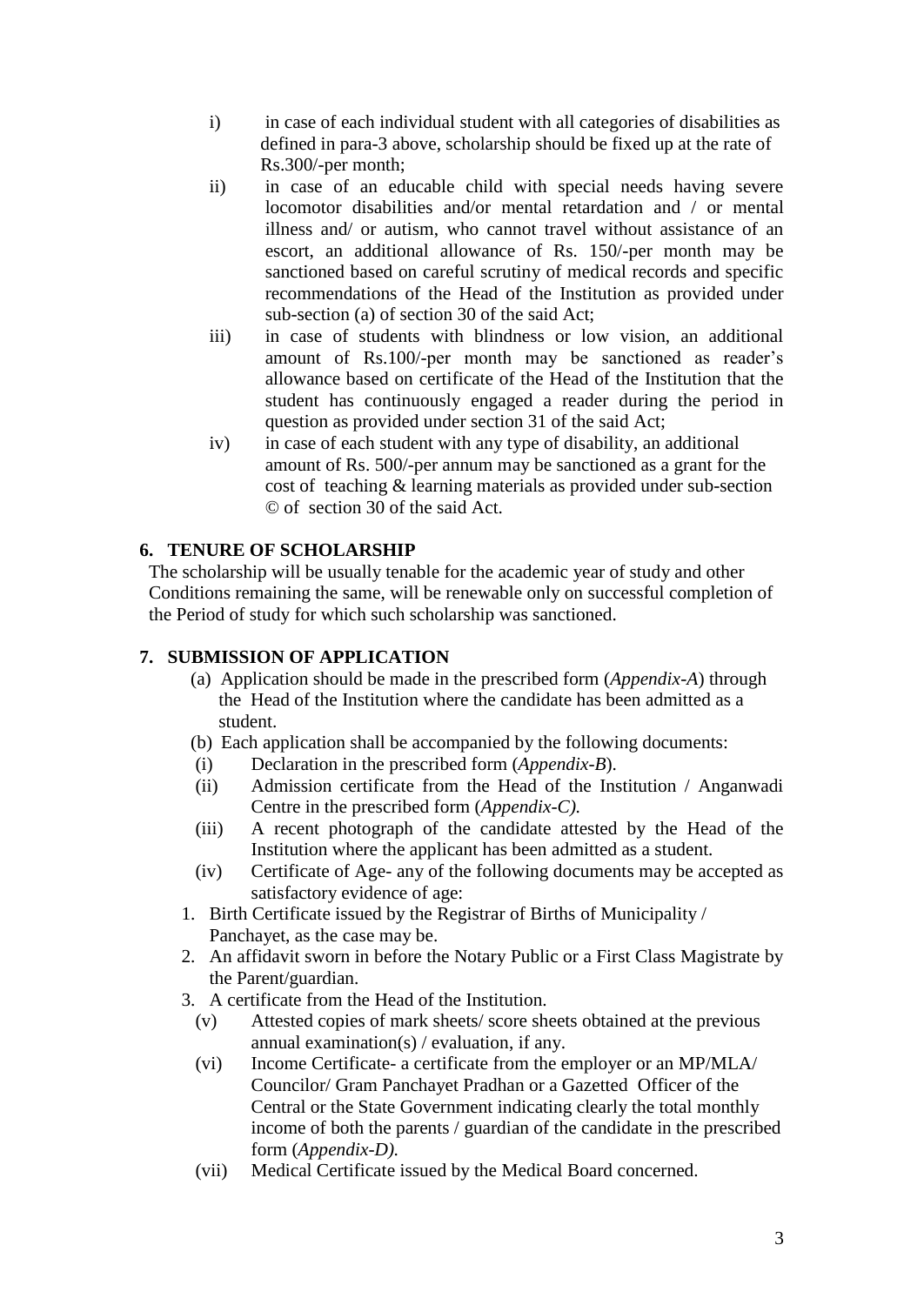### **8. AWARD OF SCHOLARSHIP**

Applications for scholarship will be initially received for processing and consideration by the Commissioner for Persons with Disabilities, West Bengal for Kolkata Municipal Corporation area and Executive Officer for Panchayet area and Sub-Divisional Officer (Relief) for other than Panchayet area in the Districts.

### **9. SANCTIONING AUTHORITY**

Sanction will be given by the Commissioner for Persons with Disabilities, West Bengal for KMC area and the District Magistrate & Additional Commissioner for Persons with Disabilities for the District and the scholarship money will be drawn and disbursed by the designated DDO of the concerned office.

### **10. GENERAL CONDITINS REGARDING PAYMENT**

The Scholarship will generally be available for current academic year from the month of admission. In case of renewal, the scholar must be promoted from preceding class or grade.

### **11. MODE OF DISBURSEMENT**

The Commissioner for Persons with Disabilities, West Bengal and the District Magistrate & Additional Commissioner for Persons with Disabilities, will remit the scholarship in advance, in half-yearly installments, to the Head of the Institution who will disburse it to the candidate within the first ten days of each month.

### **12. QUARTERLY PROGRESSIVE REPORT**

The Head of the Institution shall forward a quarterly progress report in the prescribed form (*Appendix-E)* in respect of each recipient of scholarship in his/her charge to the Commissioner for Persons with Disabilities, West Bengal / District Magistrate & Additional Commissioner for Persons with Disabilities, as the case may be.

Provided that if the Head of the Institution is not satisfied with the conduct and general progress of the recipient, he/she will caution the scholar to the effect that the scholarship is likely to be cancelled unless improvement is shown. If such warnings remain unheeded and the Head of the Institution is satisfied that no progress is likely to be achieved, he / she will stop payment of scholarship money and refer the case with comments immediately to the disbursing authority for necessary direction.

### **13. CHANGE OF COURSE / INSTITUTION**

No change of course of study or Institution will be allowed unless there are valid reasons.

### **14. CANCELLATION OF SCHOLARSHIP**

(a) If, at any stage, it is detected that the candidate has furnished incorrect information or has suppressed material fact, the scholarship will be cancelled forthwith and the parent/guardian be asked to refund the amount already paid besides such other action as the authority may consider necessary.

(b) Action as enumerated above may also be initiated on receipt of information in terms of para-13 above.

### **15. EXTENSION OF SCHOLARSHIP**

The Commissioner for Persons with Disabilities, West Bengal may, extend the sanction of scholarship for such a period, as may be deemed expedient where such